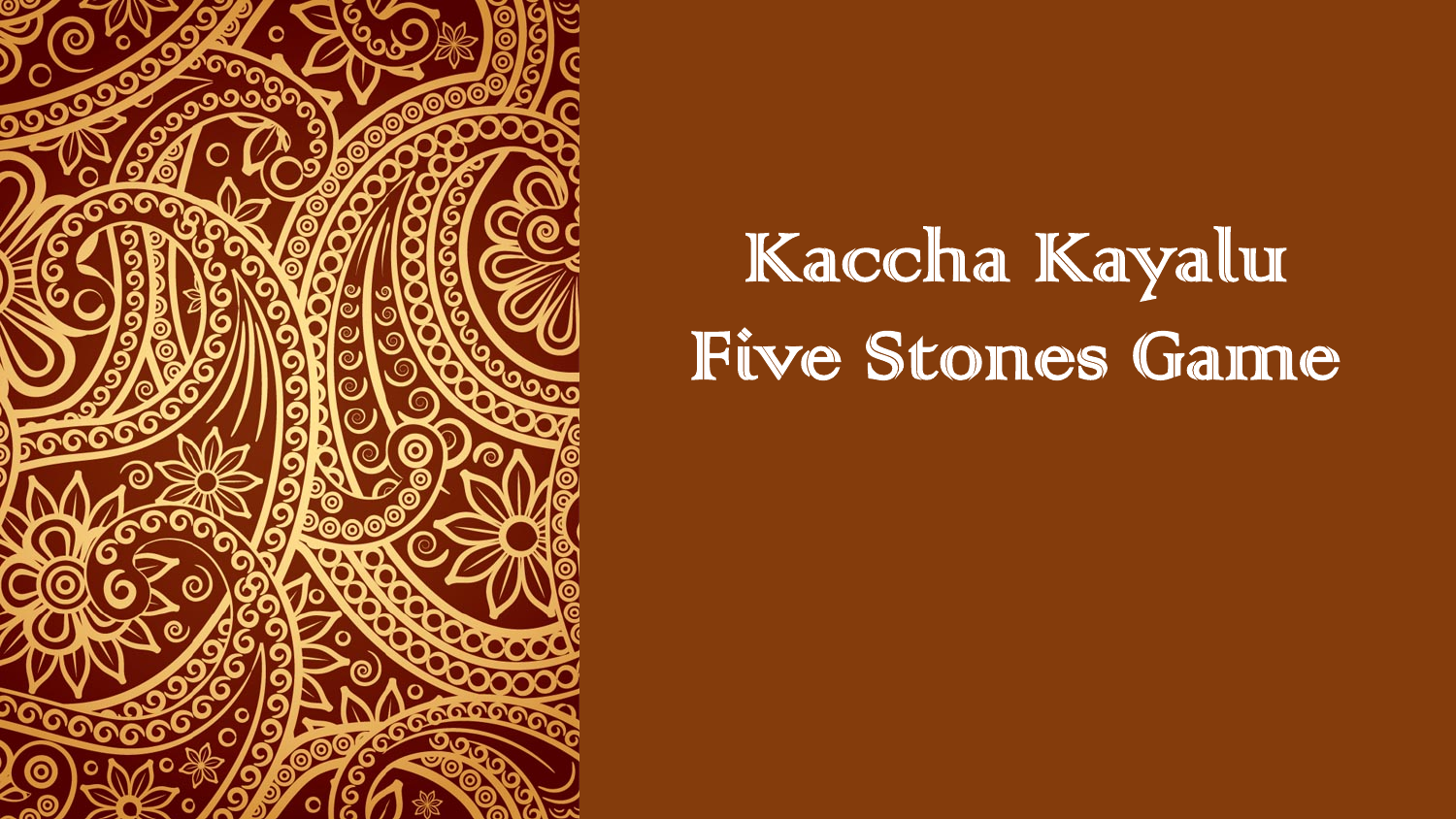## Background

Five Stones is an ancient game, originating in India. All you need is five plastic or metal jacks (you can bury these in a toy store), or five stones each about the size of a penny.

You can also create small triangular pouches filled with rice, sand, or seeds. Each should be the size of a walnut.

The basic idea is to spin one stone in the air and pick other stones from the ground without dropping the stone in the air.

Video demonstration: [https://www.youtube.com/watch?v=FPuiZ\\_fQnPA](https://www.youtube.com/watch?v=FPuiZ_fQnPA)